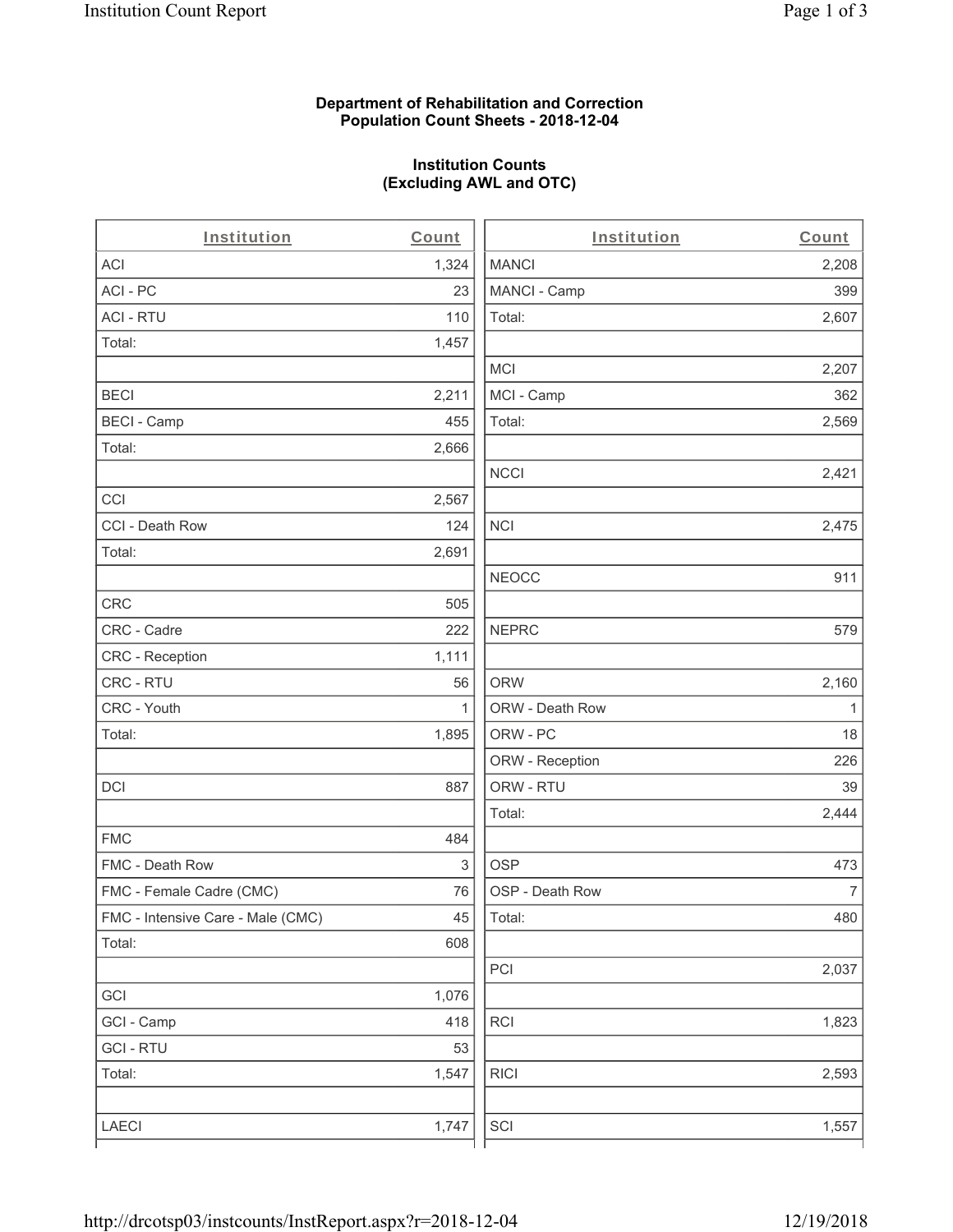| LECI                     | 2,247 | <b>SOCF</b> |                          | 1,269  |
|--------------------------|-------|-------------|--------------------------|--------|
| LECI - Camp              | 163   | SOCF - RTU  |                          | 50     |
| Total:                   | 2,410 | Total:      |                          | 1,319  |
|                          |       |             |                          |        |
| LOCI                     | 2,263 | <b>TCI</b>  |                          | 937    |
|                          |       | TCI - Camp  |                          | 435    |
| LORCI                    | 279   | Total:      |                          | 1,372  |
| <b>LORCI - Cadre</b>     | 131   |             |                          |        |
| <b>LORCI - Reception</b> | 980   | <b>TOCI</b> |                          | 725    |
| Total:                   | 1,390 | TOCI - PC   |                          | 98     |
|                          |       | Total:      |                          | 823    |
| <b>MACI</b>              | 992   |             |                          |        |
| MACI - Minimum           | 1,248 | <b>WCI</b>  |                          | 1,291  |
| Total:                   | 2,240 | WCI - RTU   |                          | 29     |
|                          |       | Total:      |                          | 1,320  |
|                          |       |             |                          |        |
|                          |       |             | <b>Total Population:</b> | 49,131 |

## **Male Population by Security Level (Include AWL and Exclude OTC)**  *No data found for this section for the date provided. [R]*

# **Female Population by Institution (Include AWL and Exclude OTC)**

| Institution              | Body  | AWL            | $(-OTC)$       | Total |
|--------------------------|-------|----------------|----------------|-------|
| <b>DCI</b>               | 887   | 5              | $\overline{2}$ | 890   |
| <b>FMC</b>               | 18    | $\overline{2}$ |                | 19    |
| FMC - Female Cadre (CMC) | 76    |                |                | 76    |
| <b>NEPRC</b>             | 579   | 12             | 3              | 588   |
| <b>ORW</b>               | 2,159 | 44             | 27             | 2,176 |
| <b>ORW - Death Row</b>   |       | $\mathbf 0$    | 0              |       |
| ORW - PC                 | 18    | $\Omega$       |                | 18    |
| ORW - Reception          | 226   | 5              | 4              | 227   |
| ORW - RTU                | 39    | $\Omega$       | 0              | 39    |
| <b>Total Female</b>      | 4,003 | 69             | 38             | 4,034 |